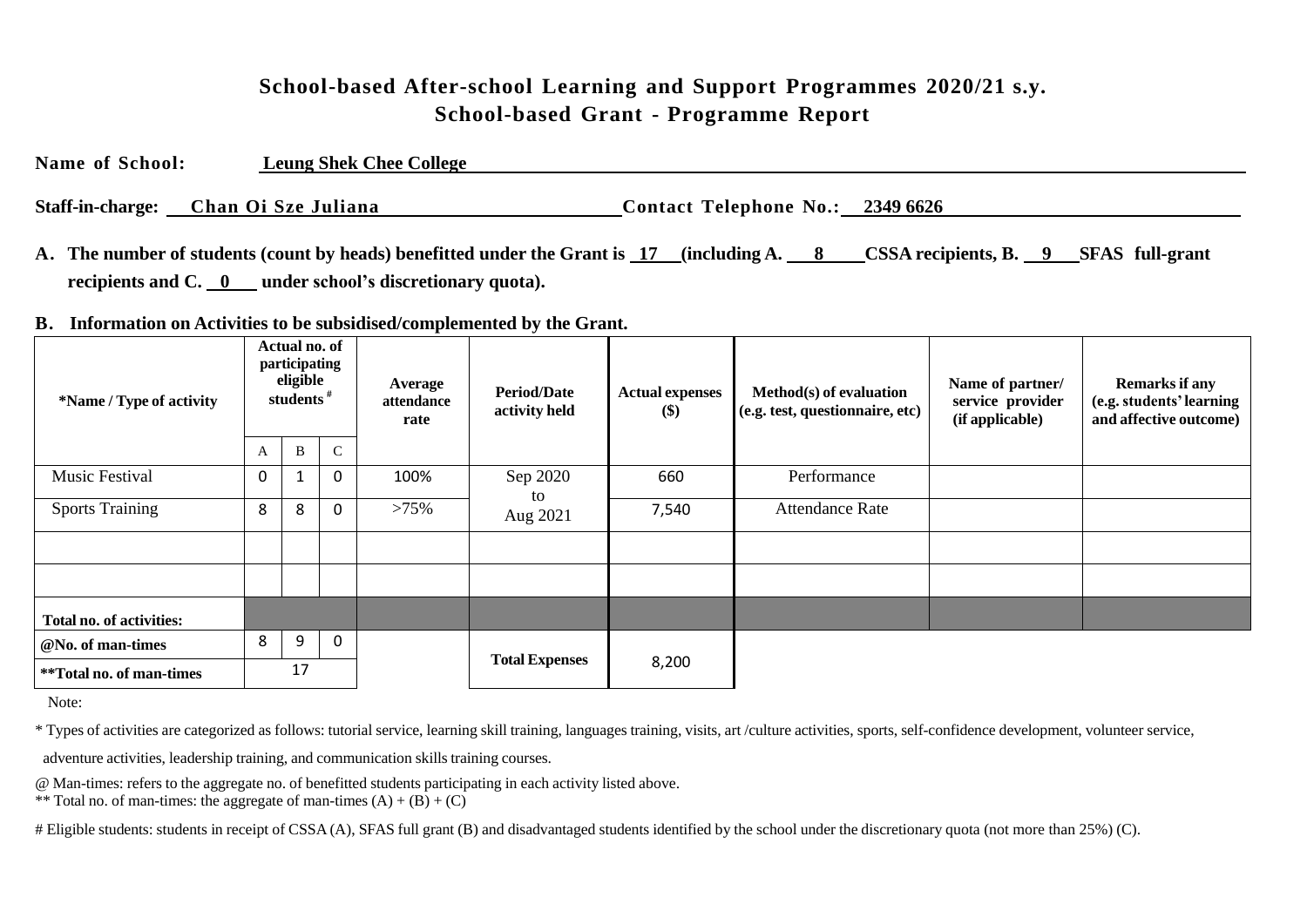# **C.Project Effectiveness**

### *In general, how would you rate the achievements of the activities conducted to the benefitted eligible students?*

|                |                                                                        |                    | <b>Improved</b> |              | No<br><b>Change</b> | <b>Declining</b> | <b>Not</b><br><b>Applicable</b> |
|----------------|------------------------------------------------------------------------|--------------------|-----------------|--------------|---------------------|------------------|---------------------------------|
|                | Please put a " $\checkmark$ " against the most appropriate box.        | <b>Significant</b> | Moderate        | Slight       |                     |                  |                                 |
|                | <b>Learning Effectiveness</b>                                          |                    |                 |              |                     |                  |                                 |
| a)             | Students' motivation for learning                                      |                    |                 | $\checkmark$ |                     |                  |                                 |
| $\mathbf{b}$   | Students' study skills                                                 |                    |                 |              | $\checkmark$        |                  |                                 |
| $\vert c)$     | Students' academic achievement                                         |                    |                 |              | ✓                   |                  |                                 |
| d)             | Students' learning experience outside classroom                        |                    |                 |              |                     |                  |                                 |
| e)             | Your overall view on students' learning effectiveness                  |                    |                 | ✓            |                     |                  |                                 |
|                | <b>Personal and Social Development</b>                                 |                    |                 |              |                     |                  |                                 |
| f)             | Students' self-esteem                                                  |                    |                 | ✓            |                     |                  |                                 |
| g)             | Students' self-management skills                                       |                    | ✓               |              |                     |                  |                                 |
| $\vert h)$     | Students' social skills                                                |                    | ✓               |              |                     |                  |                                 |
| $\vert i)$     | Students' interpersonal skills                                         |                    | $\checkmark$    |              |                     |                  |                                 |
| $\mathbf{j}$   | Students' cooperativeness with others                                  |                    |                 |              |                     |                  |                                 |
| $\bf k)$       | Students' attitudes toward schooling                                   |                    | ✓               |              |                     |                  |                                 |
| l)             | Students' outlook on life                                              |                    |                 |              |                     |                  |                                 |
|                | m) Your overall view on students' personal and social<br>development   |                    | ✓               |              |                     |                  |                                 |
|                | <b>Community Involvement</b>                                           |                    |                 |              |                     |                  |                                 |
| n)             | Students' participation in extracurricular and voluntary<br>activities |                    |                 | ✓            |                     |                  |                                 |
| $\overline{O}$ | Students' sense of belonging                                           |                    |                 | ✓            |                     |                  |                                 |
| p)             | Students' understanding on the community                               |                    |                 | ✓            |                     |                  |                                 |
| q)             | Your overall view on students' community involvement                   |                    |                 |              |                     |                  |                                 |